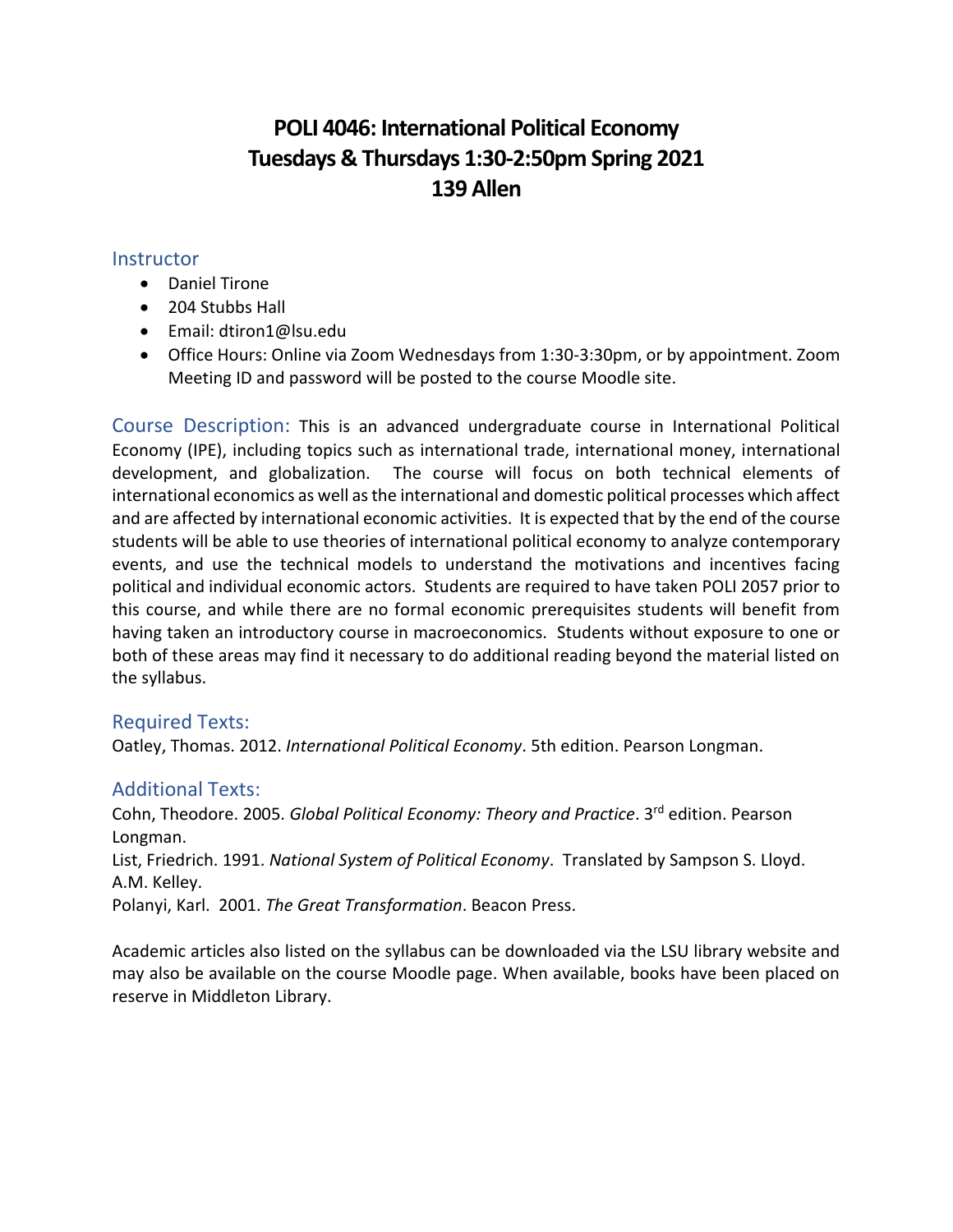Course Requirements: The structure of the class will be a mix of lecture as well as group discussion. To help facilitate the class discussion, it is imperative that students come prepared to each class having read that week's material. It would also be beneficial if students prepared their questions from the week's reading for discussion during class.

#### A few notes on participation:

- 1. All students are expected to participate in class discussions. Students uncomfortable speaking in front of the class are encouraged to come to office hours to discuss the material. Participation in office hours will count towards the class participation grade.
- 2. Many of the issues and approaches utilized in international relations are subject to debate. Students are therefore encouraged to question the material in a thoughtful and respectful manner. No student will be penalized for presenting an argument which questions the material presented; all perspectives are welcome, although they are also fair game for class discussion and debate.
- 3. In order to facilitate class discussion and preserve an environment in which all students are encouraged to participate, please keep the thrust of your class contributions directed at the material and arguments presented and not at fellow class members. Comments of a personal nature directed against fellow students will not be tolerated.

COVID-19 Statement: We remain under pandemic conditions and expect to be in this state for the entire semester. In order to consistently provide the highest quality LSU education, all students should follow current LSU guidelines. These include the following:

- 1. If you have any signs of illness, do not come to class.
- 2. In order to protect all campus community members, the University requires everyone to wear facemasks/cloths on campus. Failure to do so is a violation of the code of student conduct.
- 3. Wash hands with soap and water or clean with sanitizer frequently, and refrain from touching your face.
- 4. If you have to cough or sneeze unexpectedly, please be mindful of others nearby and cough or sneeze into your elbow or shield yourself the best you can.
- 5. If you have been exposed to others who have tested positive for COVID-19, selfquarantine consistent with current [CDC guidelines.](https://www.cdc.gov/coronavirus/2019-ncov/index.html)

Daily Symptom Checker: You are required to respond to a daily symptom check request sent via email or text message each morning. Completing the symptom checker will take approximately one to two minutes. Once you have provided information about your symptoms, you will be given feedback on whether or not you are certified to return to campus and attend your classes. Additionally, if you test positive for COVID-19, you are required to report it in your daily symptom checker application.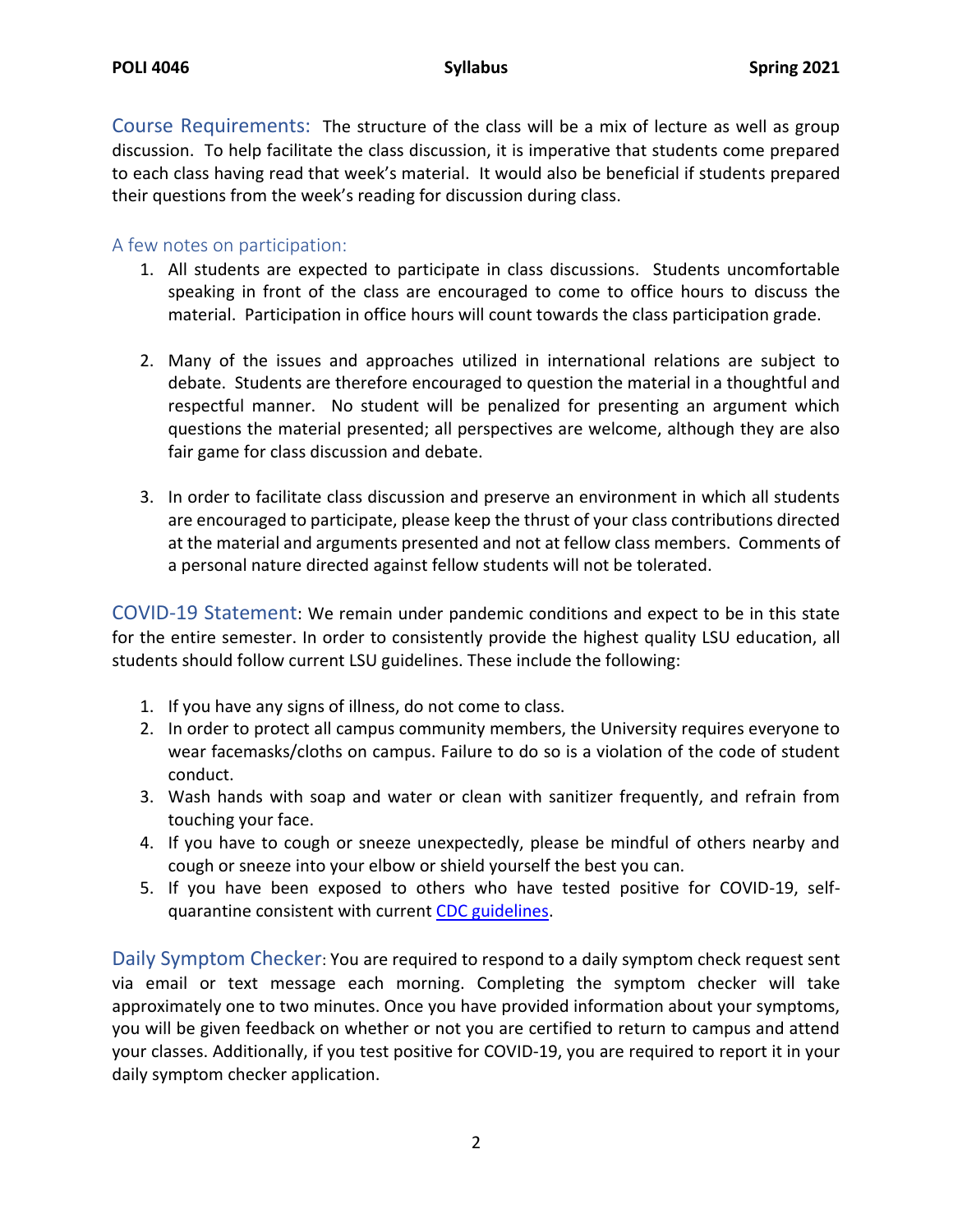Resources for Students: Your health and safety are LSU's top priority. If you are feeling ill or overwhelmed with anxiety, please contact th[e LSU Student Health Center](https://lsu.edu/shc/) for medical advice and mental health support. General health care and mental health support are available for all enrolled students through telehealth appointments.

Unexpected Changes to Courses: Due to the unpredictable nature of the current situation, the format of the course and/or requirements may be forced to change, and if this is the case that students will be given appropriate notification.

Prohibition on Recording and Distributing Class Material: All instructional material is the intellectual property of the instructor and may not be recorded or redistributed by students. Individuals who share these materials or otherwise violate this policy will be referred to Academic Affairs

Grading Policy:The grading breakdown is as follows:

#### Graded Elements

- Attendance: 15%
- Discussion Papers: 20%
- Mid-term Exam: 20%
- Quizzes: 10%
- Critical Analysis Project: 35%

#### Letter Grades and Percentages

|  |                                         | A+: 97-100 B+ 87-89 C+: 77-79 D+: 67-69 F: 59 or below |
|--|-----------------------------------------|--------------------------------------------------------|
|  | A: 93-96 B: 83-86 C: 73-76 D: 63-66     |                                                        |
|  | A-: 90-92 B-: 80-82 C-: 70-72 D-: 60-62 |                                                        |

#### Additional Notes on Grading:

- Students may accrue attendance credit by either attending class or watching a recording of the missed class on Moodle (if a recording is available). If a class (or classes) is moved online for any reason, students may also gain attendance by logging into the live stream of that class session via Zoom. All recordings watched for attendance credit must be completed by 11:59pm on the Sunday following the final scheduled class meeting.
- Students are allowed 3 absences without penalty and the attendance grade will be calculated as [(Number of classes attended)/(Number of classes in which attendance was taken-3)]\*100. Absences after the third may be forgiven with written evidence that the absence complies with **LSU Policy Statement 22** or LSU's guidelines regarding COVID-19. Written documentation for the first three absences is not necessary as they are automatically forgiven.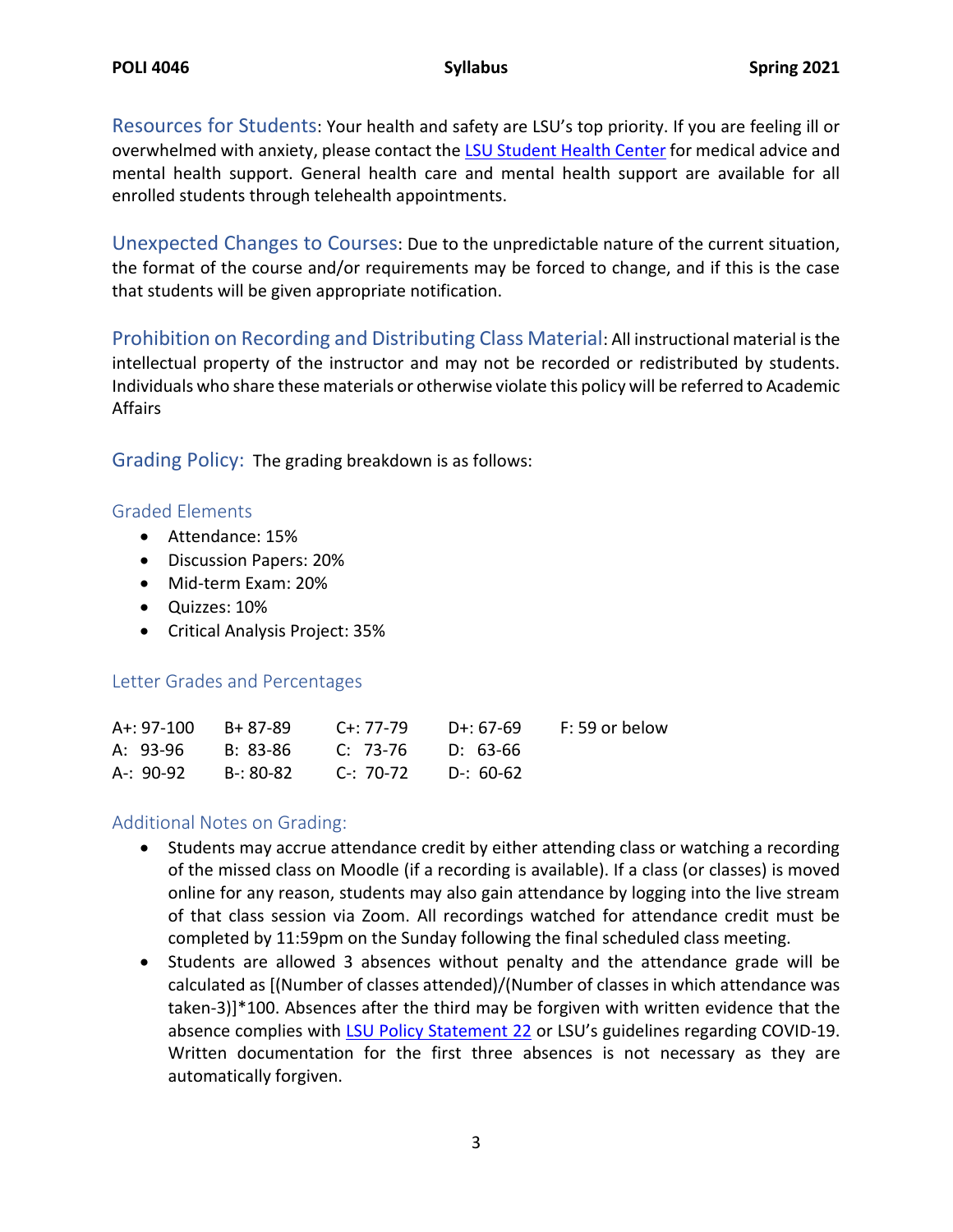- Missed exams may not be made up without appropriate documentation of a valid excuse for absence as defined by LSU Policy Statement 22 or LSU's guidelines regarding COVID-19..
- The calculated final percentage will be rounded up to the nearest integer for assignment of the course letter grade.
- If you feel that an error has been made in the grading of your assignment, a written submission specifying the contested question(s) and/or issue(s) as well as the detailed reason why you feel an error has been made, including supporting documentation, should be given to the course instructor prior to scheduling a meeting to discuss the issue. Only grading issues pertaining to the substance or format of an argument or factual error on the part of the instructor will be considered eligible for review.

Discussion Papers: Students will be asked throughout the course to write brief (3-5 page) discussion papers on an assigned work, for which specific prompts and due dates will be given as the semester progresses. Each submission will be evaluated on the thoroughness, accuracy and quality of the argument relative to the assigned reading, as well as the quality of style and grammar.

Quizzes: Quizzes will be posted to Moodle throughout the semester and will jointly constitute 10% of each student's grade.

Critical Analysis Project: Each student will submit a paper which critically analyzes a contemporary issue in IPE using material from the course. More details on this project can be found at the end of the syllabus.

General Statement on Academic Integrity: Louisiana State University adopted the Commitment to Community in 1995 to set forth guidelines for student behavior both inside and outside of the classroom. The Commitment to Community charges students to maintain high standards of academic and personal integrity. All students are expected to read and be familiar with the LSU Code of Student Conduct and Commitment to Community, found online at [www.lsu.edu/saa.](http://www.lsu.edu/saa) It is your responsibility as a student at LSU to know and understand the academic standards for our community.

Students who are suspected of violating the Code of Conduct will be referred to the Office of Student Advocacy and Accountability. For undergraduate students, a first academic violation could result in a zero grade on the assignment or failing the class and disciplinary probation until graduation. For a second academic violation, the result could be suspension from LSU. For graduate students, suspension is the appropriate outcome for the first offense.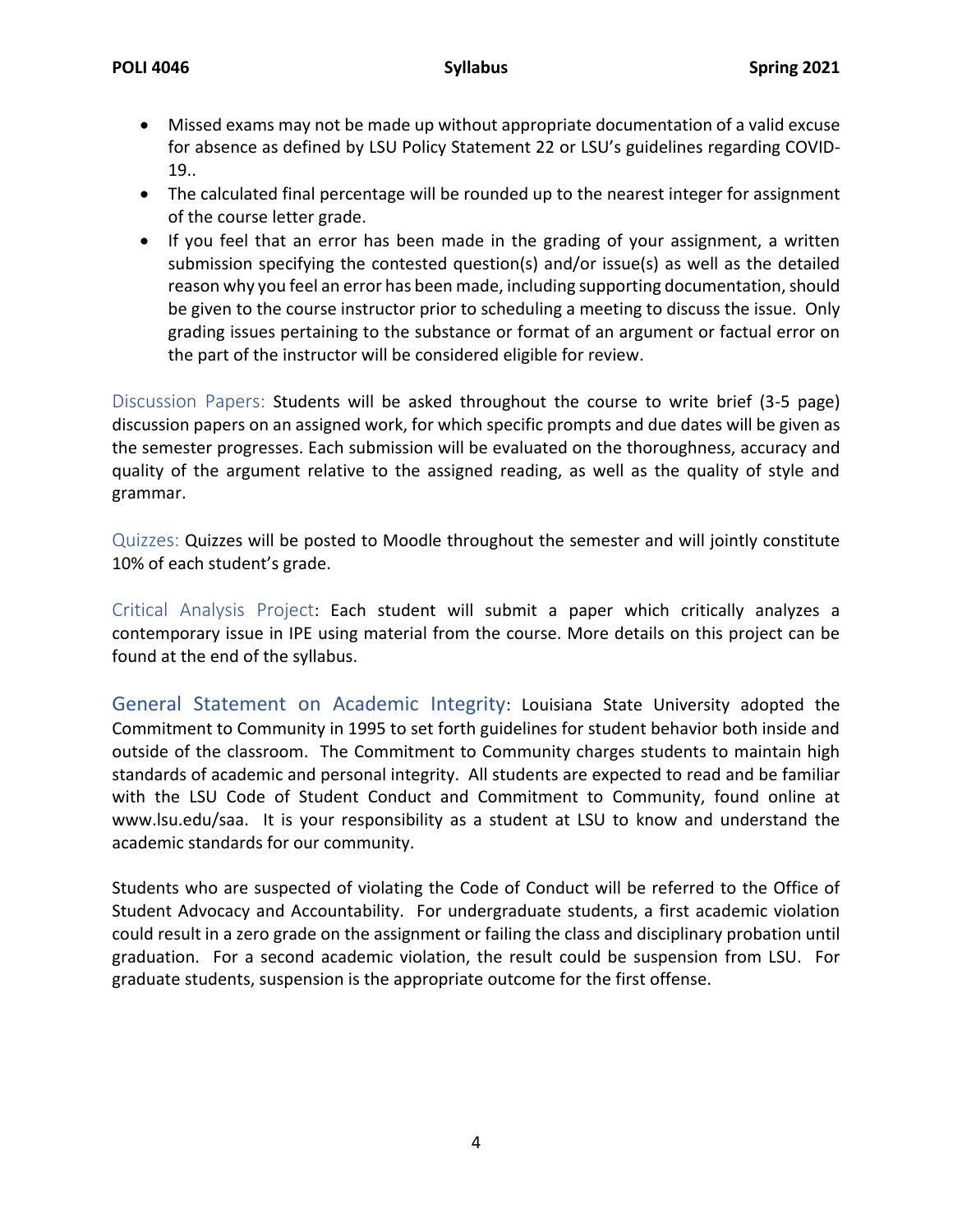Plagiarism and Citation Method: As a student at LSU, it is your responsibility to refrain from plagiarizing the academic property of another and to utilize appropriate citation method for all coursework. Ignorance of the citation method is not an excuse for academic misconduct. Remember there is a difference between paraphrasing and quoting and how to properly cite each respectively. If you have questions regarding what is appropriate, please consult with the library's tutorials on avoiding plagiarism and proper citation formats (links are also provided on the course *Moodle* page).

Group work and unauthorized assistance: All work must be completed without assistance unless explicit permission for group or partner work is given by the faculty member. This is critical so that the professor can assess your performance on each assignment. If a group/partner project is assigned, the student may still have individual work to complete. Read the syllabus and assignment directions carefully. You might have a project with group work and a follow up report that is independently written. When in doubt, e-mail the faulty member or ask during a class session. Seeking clarification is your responsibility as a student. Assuming group/partner work is okay without permission constitutes a violation of the LSU Code of Student Conduct.

Students requiring special accommodation:Louisiana State University is committed to providing reasonable accommodations for all persons with disabilities. Any student with a documented disability needing academic adjustments is requested to speak with the Disability Services and the instructor, as early in the semester as possible. All discussions will remain confidential. This publication/material is available in alternative formats upon request. Please contact the Disability Services, 115 Johnston Hall, (225) 578-5919.

## Course Outline & Reading Schedule

#### Part I: History and Theories

#### Week 1 – January 12 & 14 – Introduction

- January 12: Syllabus Review and Course Introduction
- January 14: Video: "Commanding Heights"

#### Week 2 – January 19 & 21 - History

- January 18: Oatley Chapter 1
- Cohn Chapter 2

#### Week 3 – January 26 & 28 – Theories of IPE

- Cohn: Chapters 3-5
- Fallows, James. 1993. "How the World Works." *Atlantic Monthly* 272(6): 60-87.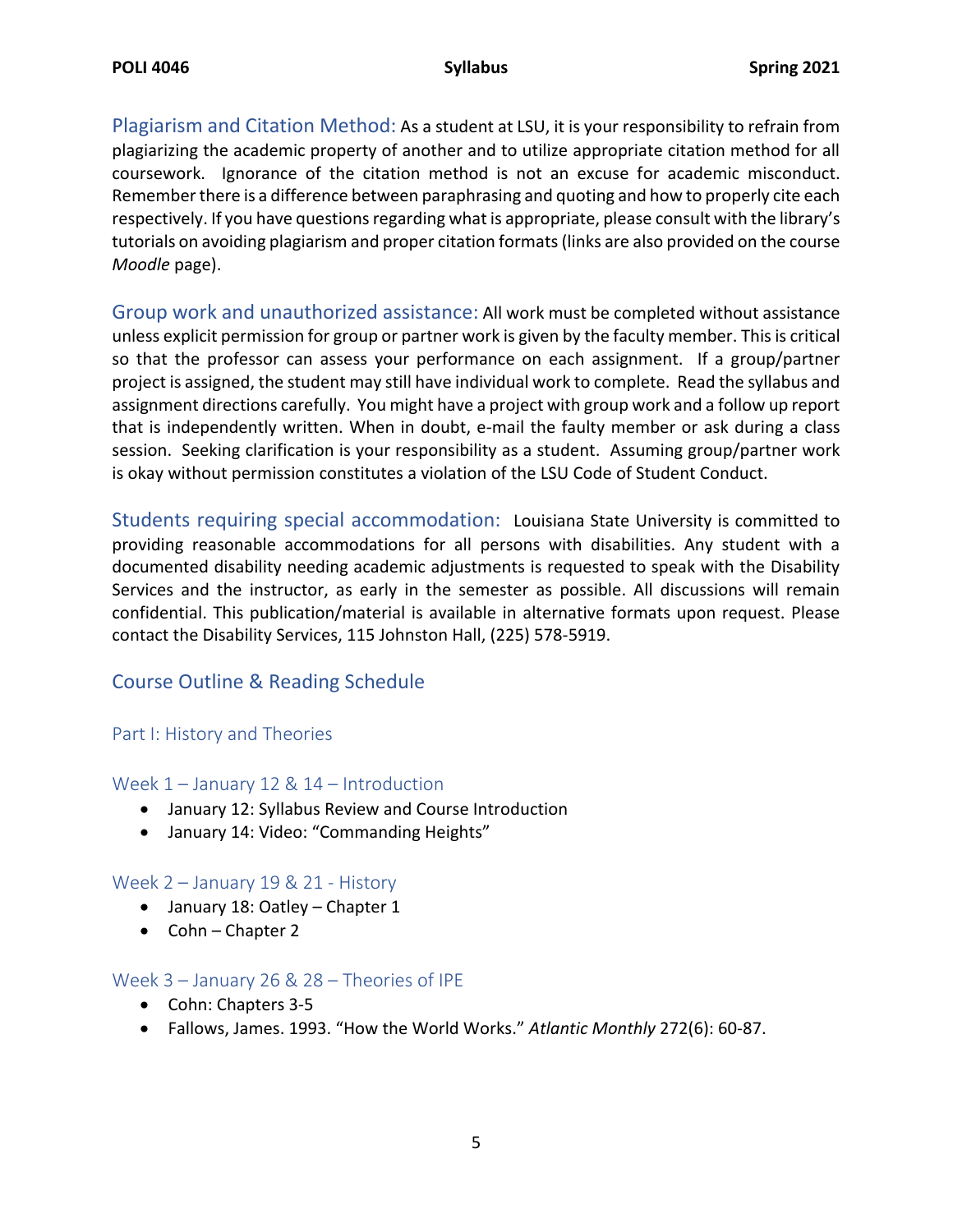#### Part II: International Trade

## Week 4 – February 2 & 4– Theory of International Trade

• Oatley: Chapter 3

### Week 5 – February 9 & 11 - Politics of International Trade

- Oatley: Chapters 4 & 5
- Crook, Clive. 2007: "Beyond Belief." *Atlantic Monthly* 300(3): 44-46.

#### Week 6 – February 18 – Alternative Views of International Trade – No Class 2/16

• Polanyi – Introduction (by Fred Block), Chapters 1, 2, 3, 4, 6, 19, 21

#### Week 7 – February 23 & 25 - Alternative View of International Trade (continued)

- February 23:
	- o Ruggie, John Gerard. 1982. International Regimes, Transactions, and Change: Embedded Liberalism in the Postwar Economic Order. *International Organization* 36(2): 379-415.
	- o Rodrik, Dani. 2017. It's Time to Think for Yourself on Free Trade. *Foreign Policy.* [https://foreignpolicy.com/2017/01/27/its-time-to-think-for-yourself-on-free](https://foreignpolicy.com/2017/01/27/its-time-to-think-for-yourself-on-free-trade/)[trade/](https://foreignpolicy.com/2017/01/27/its-time-to-think-for-yourself-on-free-trade/)
- February 25: List: Book 2, Chapters 11, 13-16; Book 3, Chapter 31

#### Week 8 – March 2 & 4 – Midterm Exam

- March 2: Midterm Exam Review Session
- March 4: Midterm Exam

#### Part III: International Monetary Relations

Week 9 – March 9 & 11 - The System of International Monetary Relations

• Oatley: Chapters 10 & 11

#### Week 10 – March 16 & 18 - The Politics of International Monetary Relations

• Oatley – Chapters 12 & 13

## Week 11 – March 23 – The Politics of International Monetary Relations, cont'd – No Class 3/25

• Farrell, Henry and Abraham L. Newman. 2019. Weaponized Interdependence. *International Security* 44(1): 42-79.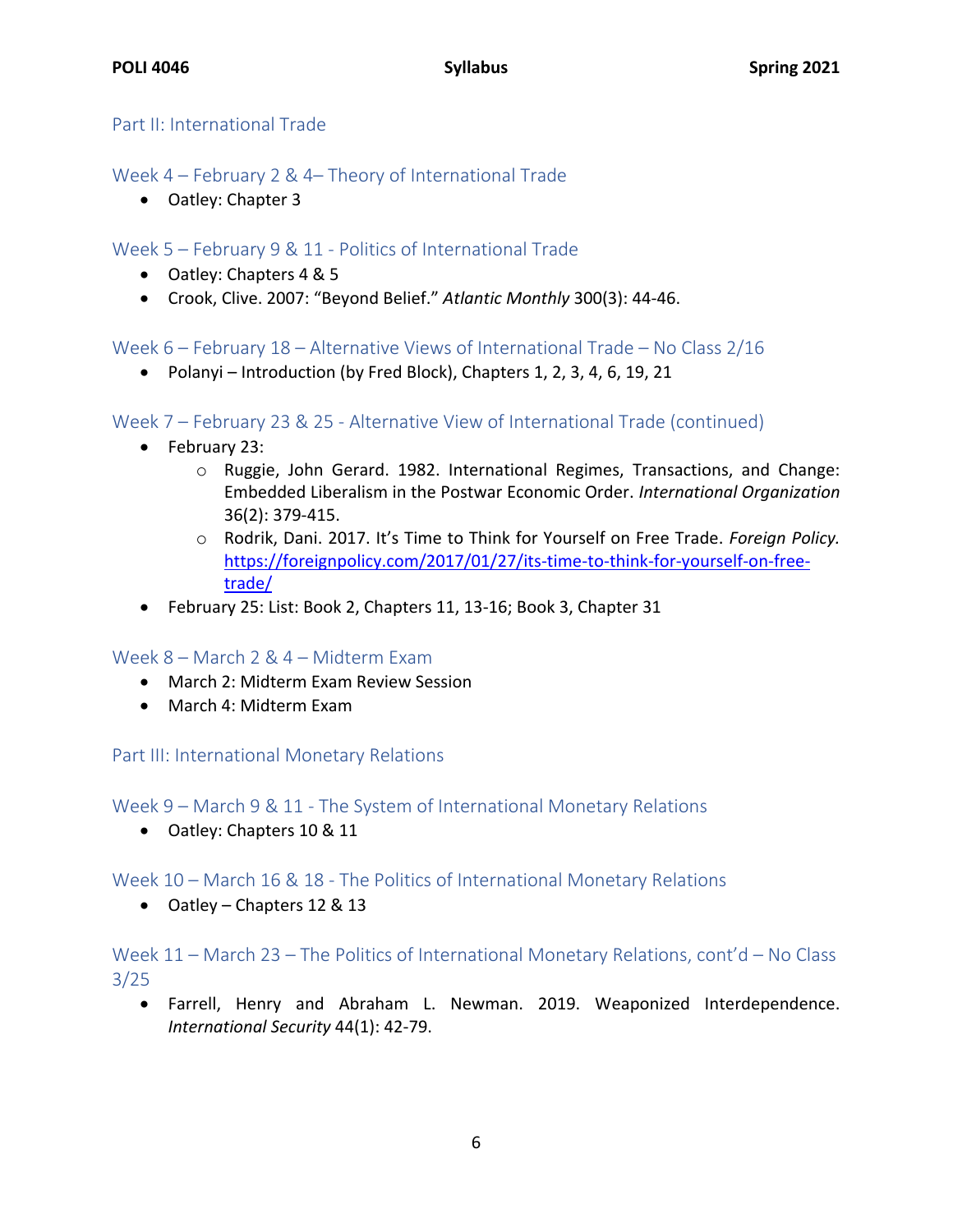## Week 12 – March 30 & April 1 The Politics of International Monetary Relations, cont'd

- March 30
	- $\circ$  Collins and Gagnon Rethinking the Phillips Curve
	- o Copelovitch, Mark. This Time Should Have Been Different. Working Paper.
	- o Avent, Ryan. 2017. Making Monetary Policy Great Again. *Democracy* 45 (Summer).
- April 1: Strange, Susan. 1971. "The Politics of International Currencies." *World Politics* 23(2): 215-31

#### Part IV: LDC's and the IFIs – LDCs and IFIs

#### Week 13 – April 6 & 8

- Oatley: Chapters 14 & 15
- Cohen, Benjamin J. 1982. "Balance-of-Payments Financing: Evolution of a Regime". *International Organization* 36(2): 457-478.

#### Part V: Modern Monetary Theory

#### Week 14 – April 13 & 15

- $\bullet$  April 13:
	- o Blanchard Public Debt
	- o Matthews Modern Monetary Theory, explained
	- o Despain Book Review The Deficit Myth
	- o Econofact What is Modern Monetary Theory
	- o Whittaker The Conversation MMT
- $\bullet$  April 15:
	- o Krugman What's Wrong With Functional Finance
	- o Krugman– How Much Does Heterodoxy Help Progressives
	- o Quiggin MMT Neither Modern, Nor Monetary, Nor (Mainly) Theoretical
	- o Rogoff Modern Monetary Nonsense
	- o Breunig What's the Point of Modern Monetary Theory

#### Week 15 – April 20 & 22

- April 20: Unscheduled day for remaining course material
- April 22: Critical Analysis Project Workshop Sessions

#### Week 16 – Final Exam Week

• Critical analysis project must be submitted via Moodle by 11:59pm Central Time on Tuesday, April 27<sup>th</sup>.